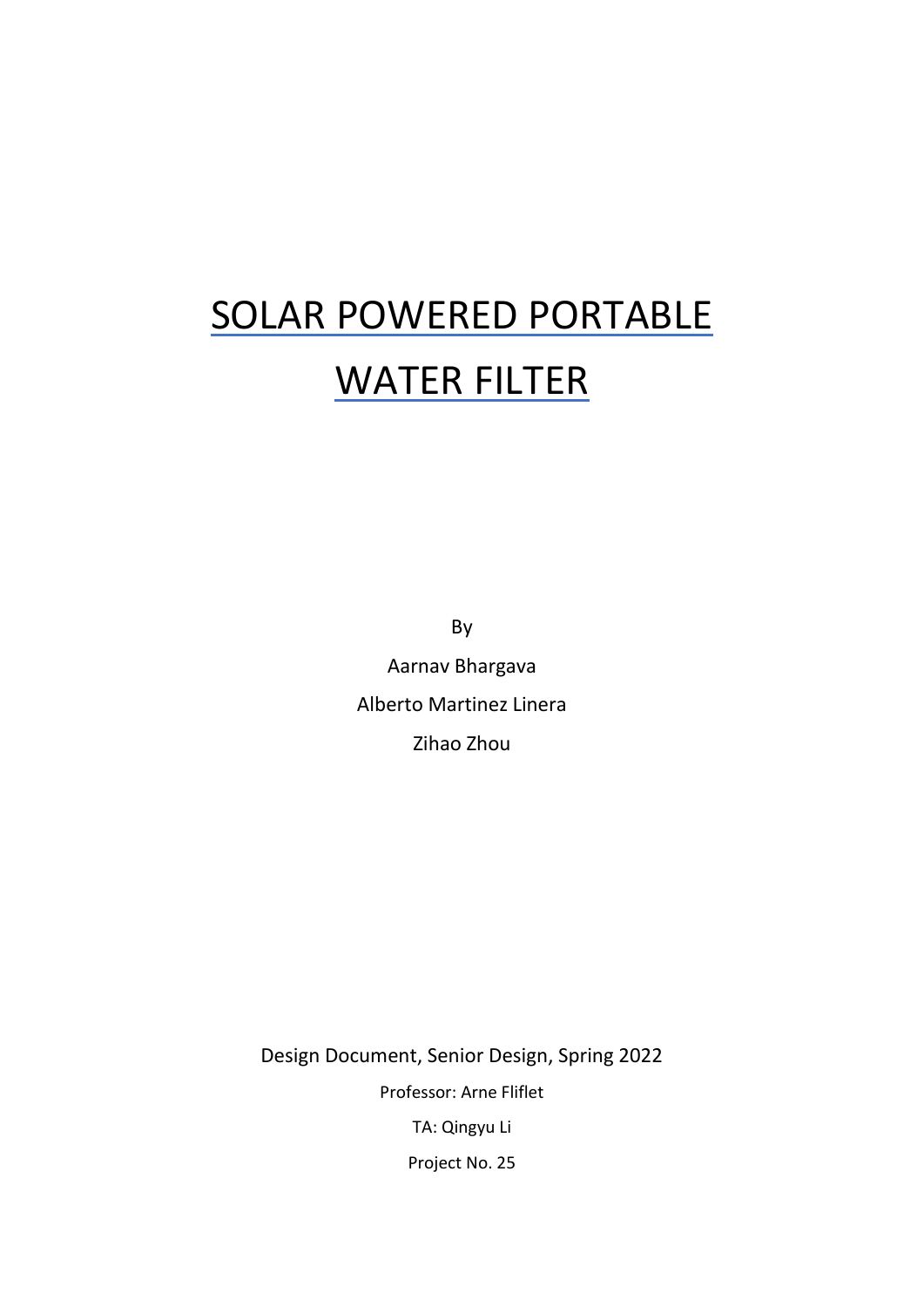# **Contents**

| 1 <sup>1</sup> |  |  |
|----------------|--|--|
|                |  |  |
|                |  |  |
|                |  |  |
|                |  |  |
|                |  |  |
| 2.             |  |  |
|                |  |  |
|                |  |  |
|                |  |  |
|                |  |  |
|                |  |  |
|                |  |  |
|                |  |  |
|                |  |  |
|                |  |  |
|                |  |  |
|                |  |  |
|                |  |  |
|                |  |  |
|                |  |  |
|                |  |  |
|                |  |  |
|                |  |  |
|                |  |  |
|                |  |  |
|                |  |  |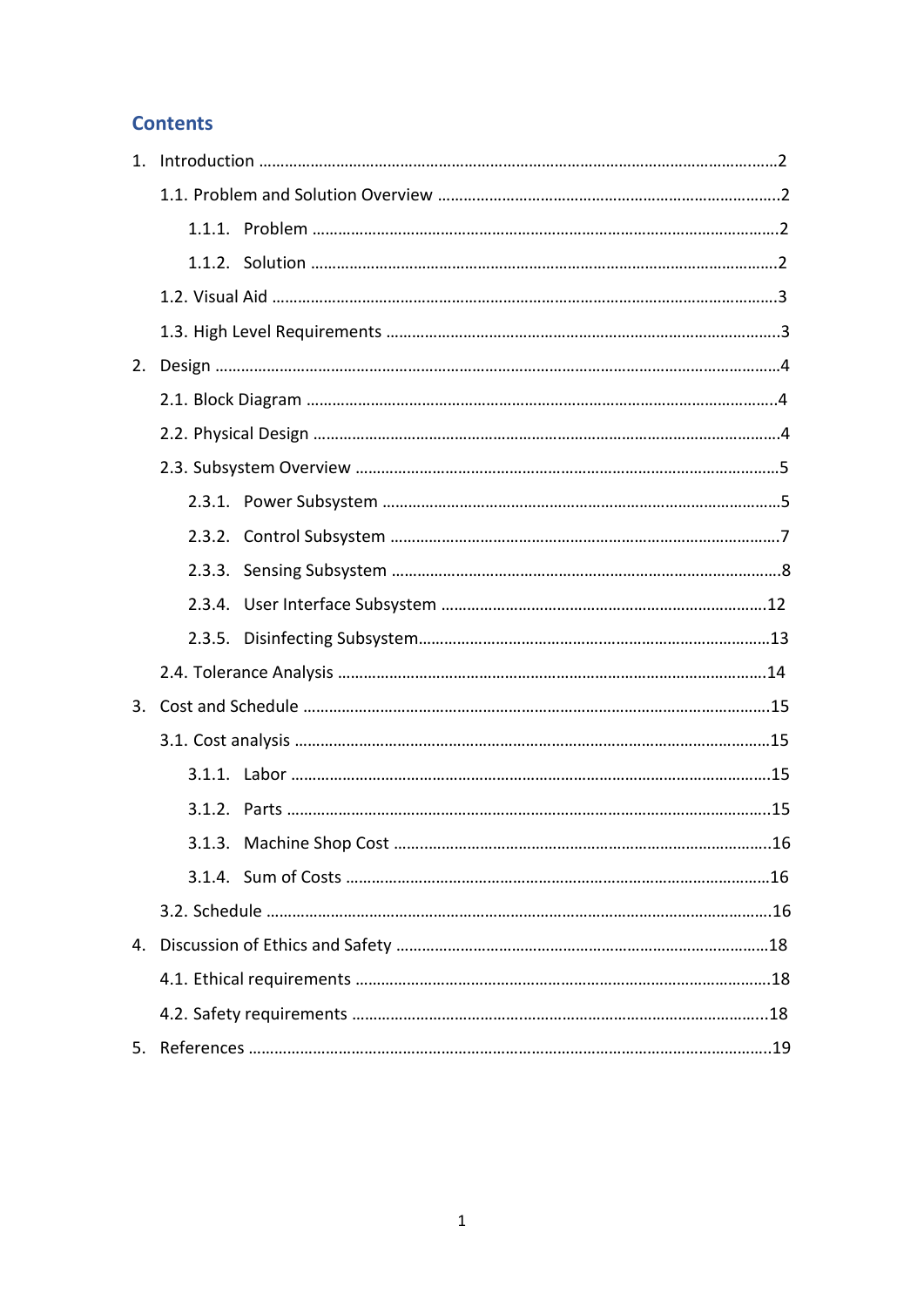#### **1 Introduction**

#### **1.1 Problem and Solution Overview**

#### 1.1.1 Problem

There are many places in the world where people do not have access to clean drinking water, and they are forced to drink contaminated water to survive. The World Health Organization estimates that 29% of the world's population does not have access to clean drinking water. It has also been reported that contaminated water can transmit diseases such as diarrhoea, cholera, dysentery, typhoid, and polio. Contaminated drinking water is estimated to cause 485000 diarrhoeal deaths each year [1].

Hiring the installation of a filtration system is expensive and many people do not have enough resources to afford it. The problem is even greater in less developed countries as it cannot be installed because they obtain water directly from lakes or rivers. In addition, these undeveloped countries do not have access to electricity, so many water disinfection techniques are limited.

#### 1.1.2 Solution

We propose the creation of a portable water filtration system capable of removing most impurities, metals, and bacteria from water. It will be a two-tank system. The first one will have our water filter and the second one will use UVC rays to disinfect the water. Our water purification system will remove heavy metals and impurities using a LifeStraw water filter. We will detect any water left in the first tank using a water level sensor. When all the introduced water is filtered and there is no water left in the first tank, ultraviolet light will be activated to disinfect the water in the second tank. That would eliminate most of the possible bacteria and viruses. An LED will indicate to the user that the ultraviolet light is active. When the LED is off, it means that the water is completely clean and perfect for drinking. Additionally, we will use a water flow sensor at the end of the water filter to know when the filter has reached the end of its lifetime and needs to be replaced. The system will automatically warn the user by turning on another LED that they need to replace the filter.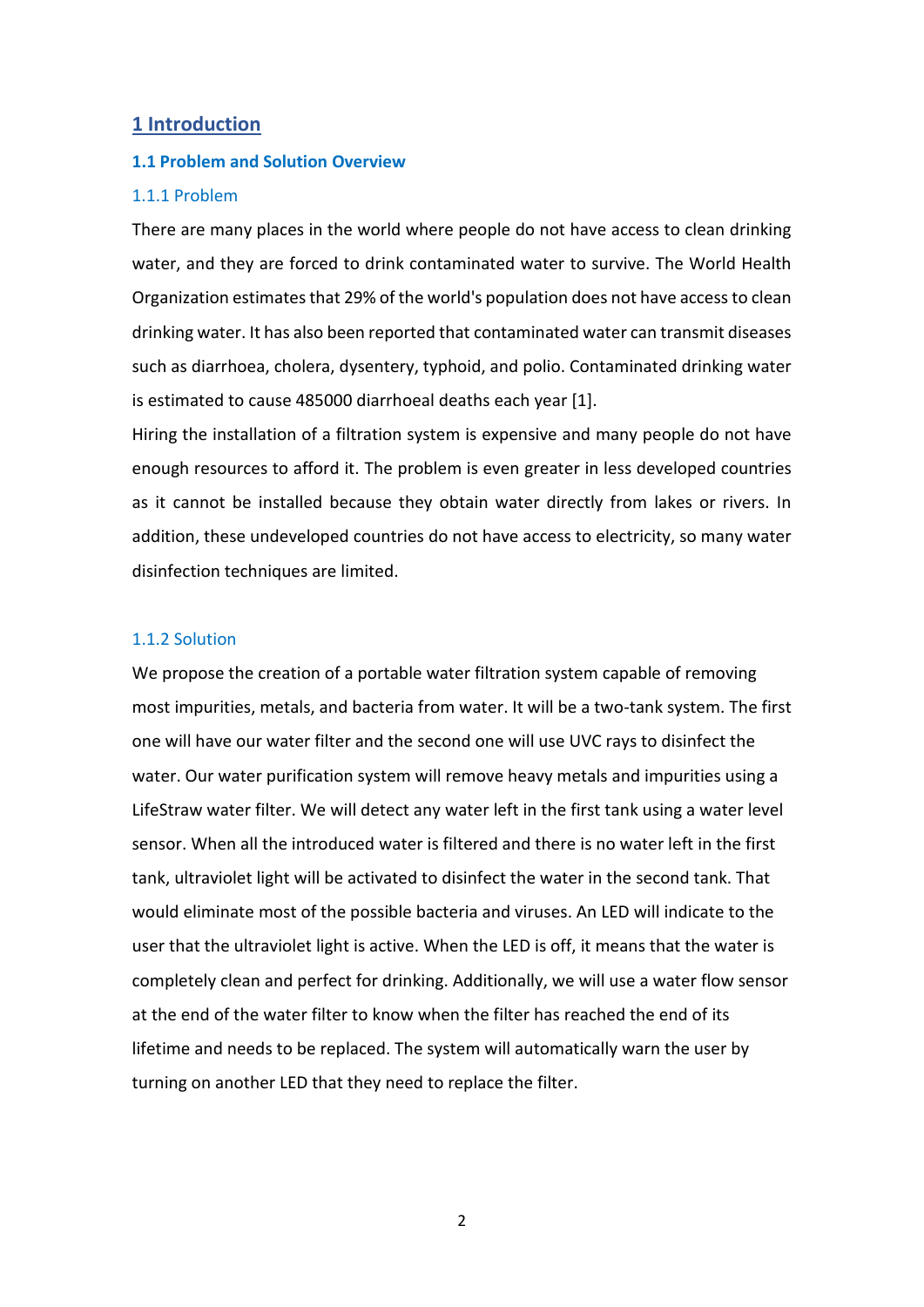## **1.2 Visual aid**



Figure 1. Visual aid to help interpret our product

## **1.3 High-level Requirements**

1. The system must eliminate 99.99% of bacteria, viruses, and heavy metals present in water. We will verify this using our university labs.

2. LEDs that indicate that the filter should be replaced and that the UV lights are working should be indicating the correct things.

3. Our system should be able to operate all day long using only solar energy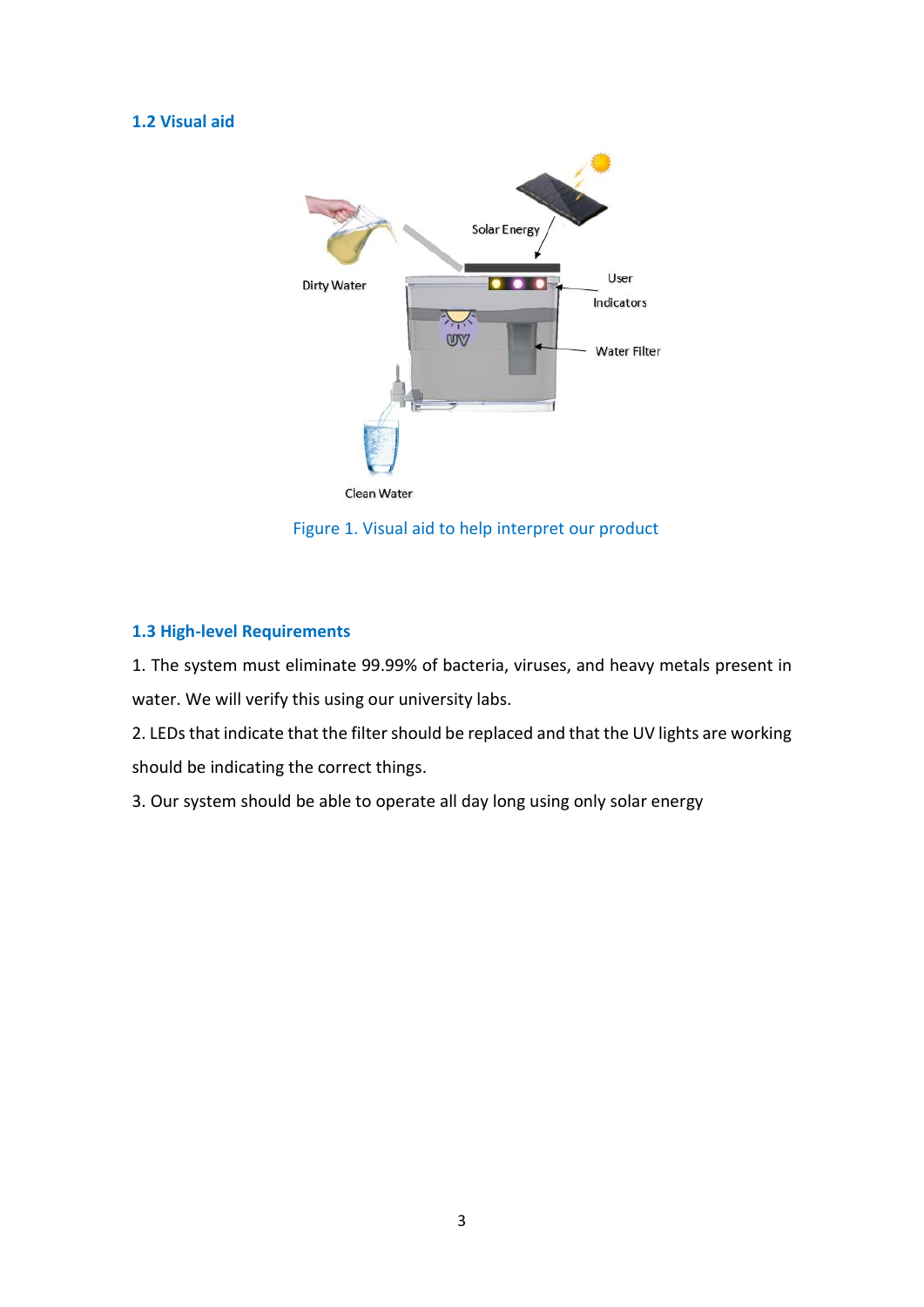# **2 Design**

## **2.1 Block Diagram**





# **2.2 Physical Design**

Our physical design will be very similar to the LifeStraw home dispenser. Additionally, the grey top part where the water is introduced will have a coffee filter basket inside to remove larger impurities. The PCB, microcontroller, battery, and connections will be located inside the grey container on the right. In the same block, you can see three LEDs that will constitute the user interface.

The water detection sensor will be located inside the first tank, white in the drawing. The water flow sensor and the UV light will be located on the grey ledge, just below the filter.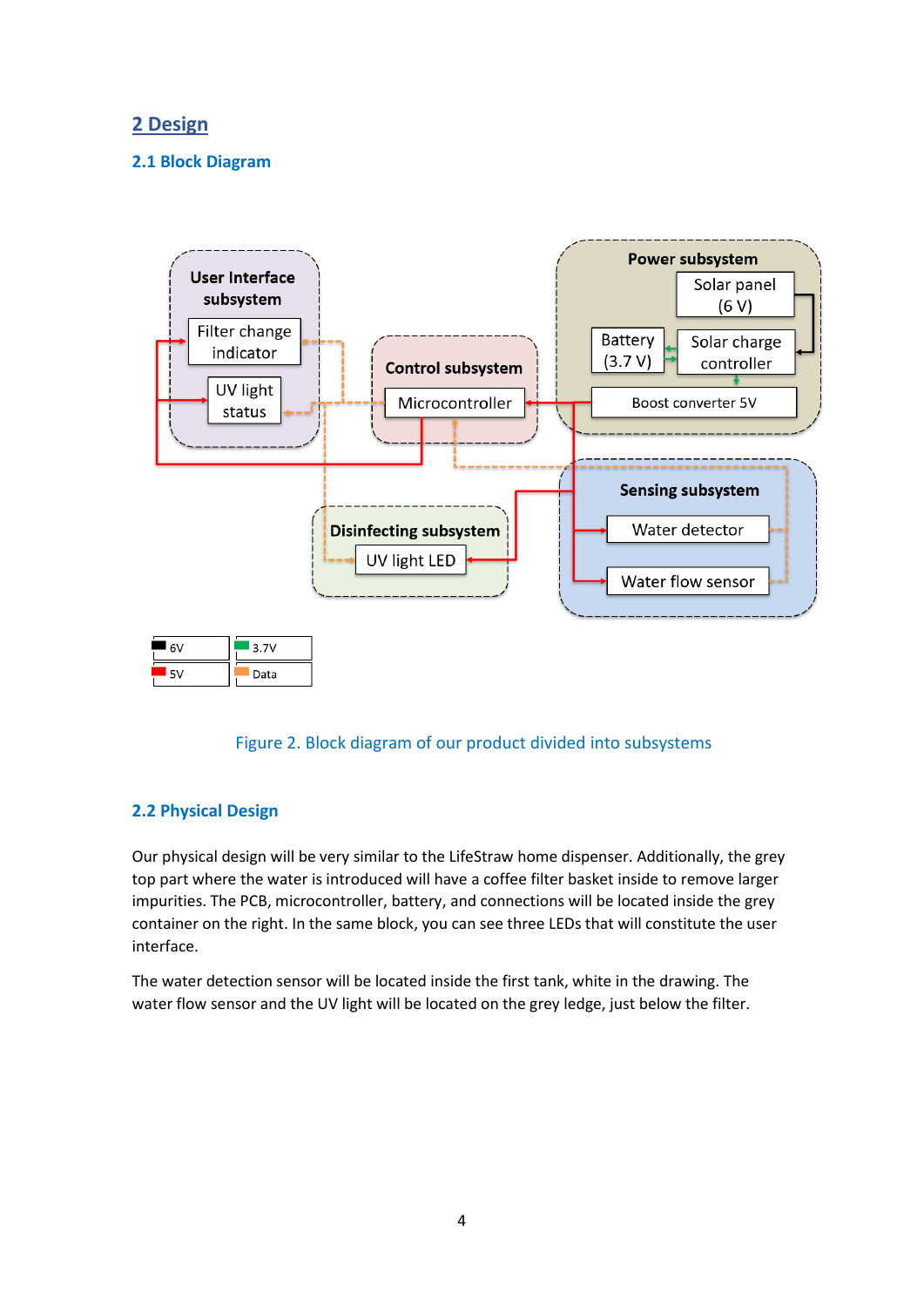

Figure 3. CAD Physical Design

#### **2.3 Subsystem Overview**

#### 2.3.1 Power subsystem

This subsystem consists of a solar panel, a solar charge controller, a battery, and a Boost converter, which together serve as a power supply for the other subsystems. First, the photovoltaic panel converts the sun's rays into photovoltaic energy, acting as a voltage source of 6 V. Then, the energy would directly go into the solar charge controller which would be used to charge the battery when the filtering system is off.

The solar charge controller can also control whether the solar panel charges the battery because the battery cannot be charged and charge other components simultaneously, so it needs to be stopped from being charged when the whole filtering process goes on. Using as a constant power source the battery and a dc-dc boost converter we will power the rest parts of our product.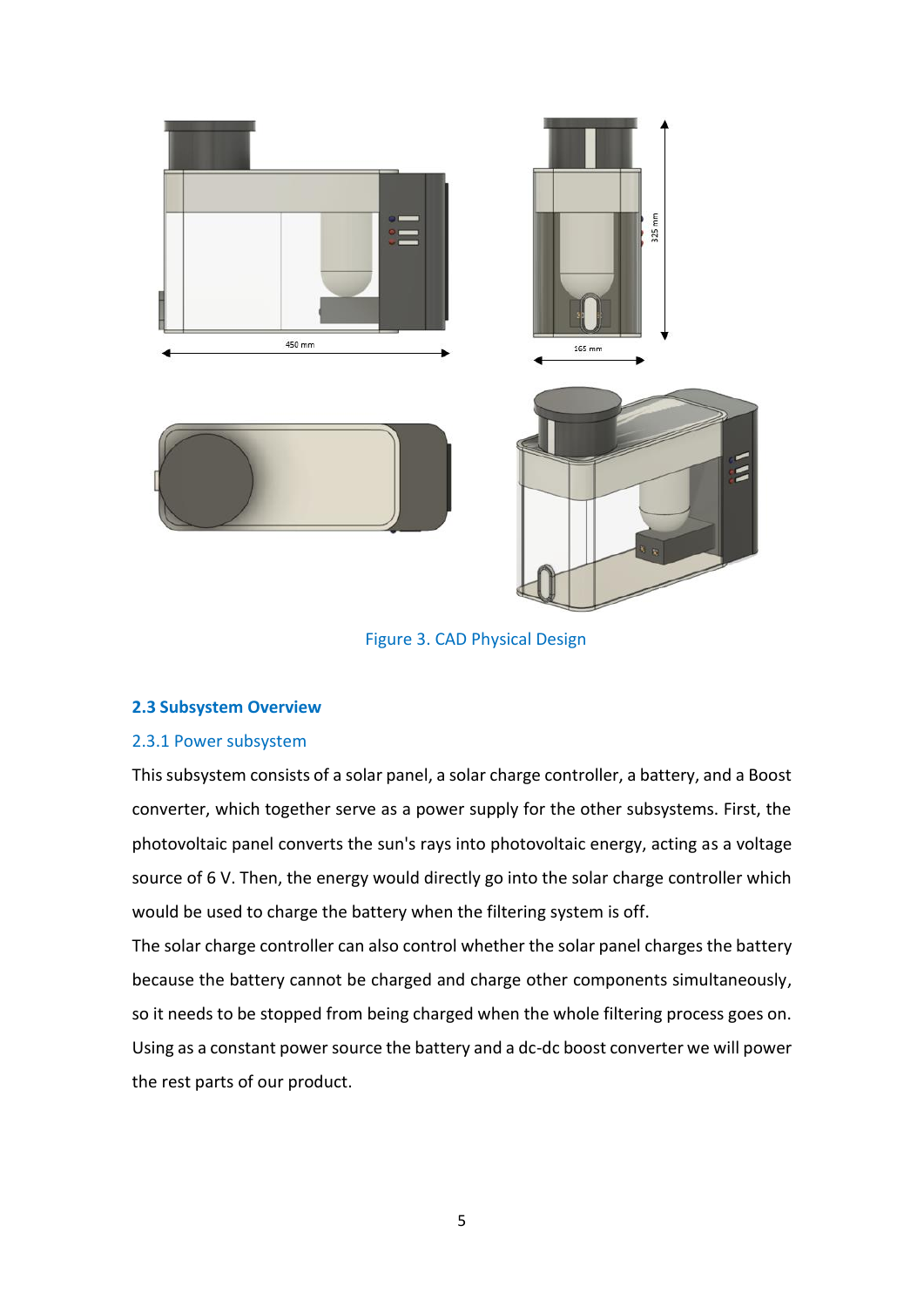| <b>REQUIREMENTS</b>                                                                                                                           | <b>VERIFICATION</b>                                                                                                                                                            |
|-----------------------------------------------------------------------------------------------------------------------------------------------|--------------------------------------------------------------------------------------------------------------------------------------------------------------------------------|
| 1. Provide a voltage of $3.7 V +/- 0.5%$ from<br>the battery to the water detector. The<br>water detector should operate between<br>25-30 mA. | Measure the output voltage using a<br>voltmeter to ensure it is within 5% of 3.7<br>V. Measure this subcircuit current using<br>an ammeter to ensure it is within 25-30<br>mA. |
| 2. Provide a voltage of $5 \text{ V} +/- 0.5\%$ to all<br>the parts of the device except the water<br>detector.                               | Measure the voltage of any subcircuit in<br>operation using a voltmeter to ensure it is<br>within 5% of 5 V.                                                                   |

Table 1 Requirements and verification of Power Subsystem

Connector J1 is the output of the solar charge controller and has the Boost converter to 5V connected to increase the voltage from 4.4V to 5V. The other boost converter takes as input the output of the other regulator and increases the voltage to 7V.



Figure 4. Power Subsystem Schematic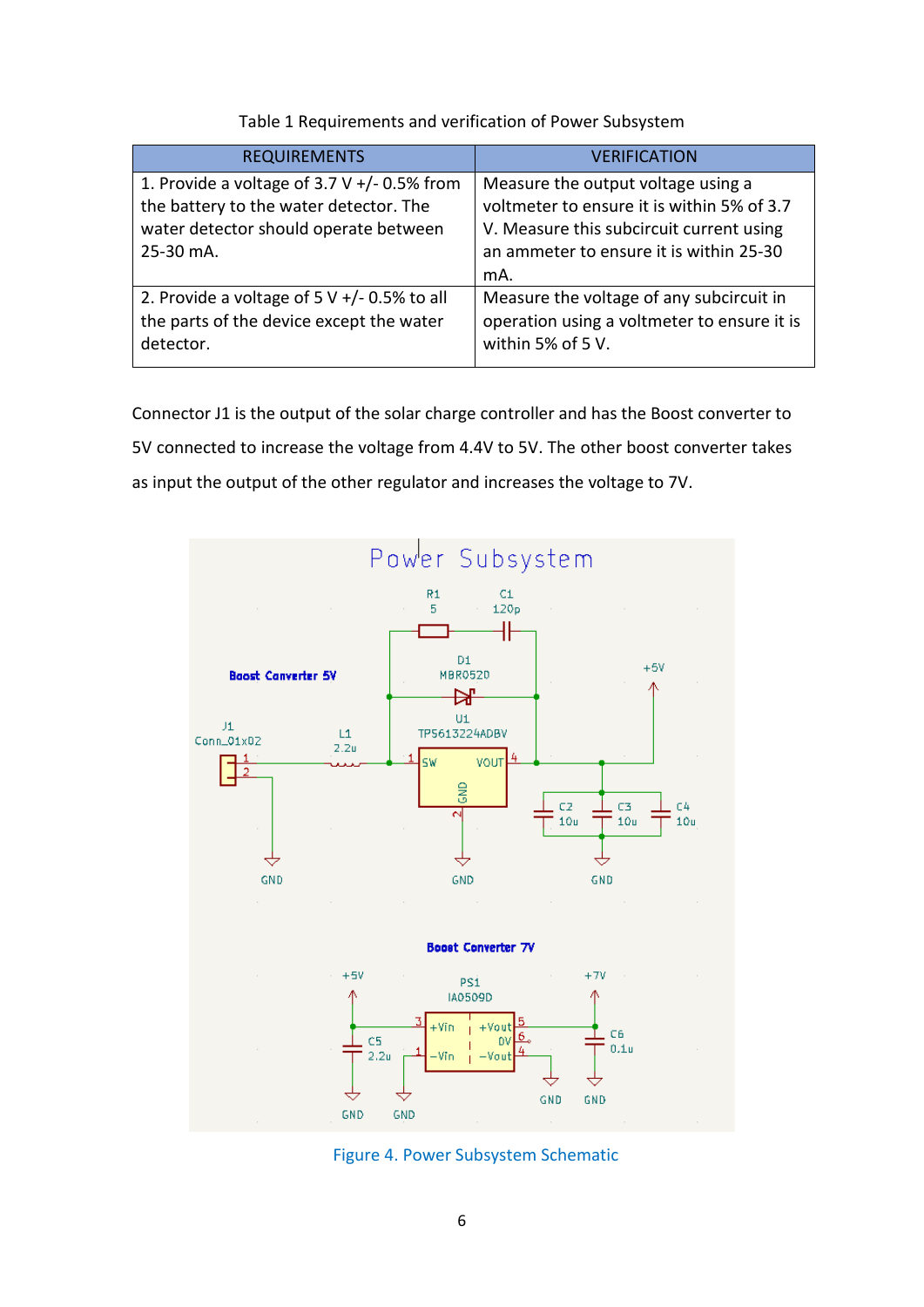## 2.3.2 Control subsystem

We would be using an ATMEGA48-20AU - ATmega48 32-Pin 20MHz 4kb 8-bit Microcontroller as our microcontroller. This microcontroller would control when different modules are turned on and off. The following are the requirements for this subsystem -

- 1. It would operate at about 5 V. It would be powered from the 3.7 V battery after it has been stepped up from 3.7 V. We have chosen this voltage because it is the most convenient for us to use as most of our other modules also operate at 5 V (the microcontroller can operate at 3.3 V as well).
- 2. It would act as the switch to turn on all different parts of the device i.e. it would control when different modules are turned on. We would have a BJT circuit connected to each connection to make sure there is no issue with the connections.
- 3. It would also send signals to the LEDs to send appropriate information to the user.

| <b>REQUIREMENTS</b>                       | <b>VERIFICATION</b>                          |  |
|-------------------------------------------|----------------------------------------------|--|
| 1. It would operate at about 5 V. That is | We measure the voltage provided to the       |  |
| the best voltage to operate for us as     | microcontroller. If Vm is within 5% of 5     |  |
| most of our other modules also operate    | V, then it is working as planned.            |  |
| at 5 V.                                   |                                              |  |
| 2. Control when different modules are     | We measure the voltage between the           |  |
| turned off and when they are turned on    | microcontroller and the different            |  |
| by sending a signal to switch those       | subsystems. If Vm is within 5% of 5 V and    |  |
| circuits on.                              | Io (operating current) $> 0$ when the        |  |
|                                           | signal is sent, then it is working as        |  |
|                                           | planned. Note: Different parts of the        |  |
|                                           | circuit operate at different current         |  |
|                                           | values.                                      |  |
| 3. Send signals to the LEDs to turn on    | We can use visual stimuli to verify this. If |  |
| and off depending on the signals          | the LEDs are turned on, we can clearly       |  |
| received from the sensing subsystem.      | verify them using our eyes.                  |  |

Table 2 Requirements and verification of Control Subsystem

In the microcontroller schematic, it is shown the ports that we use as input for the sensors and output for the LEDs and UV lights.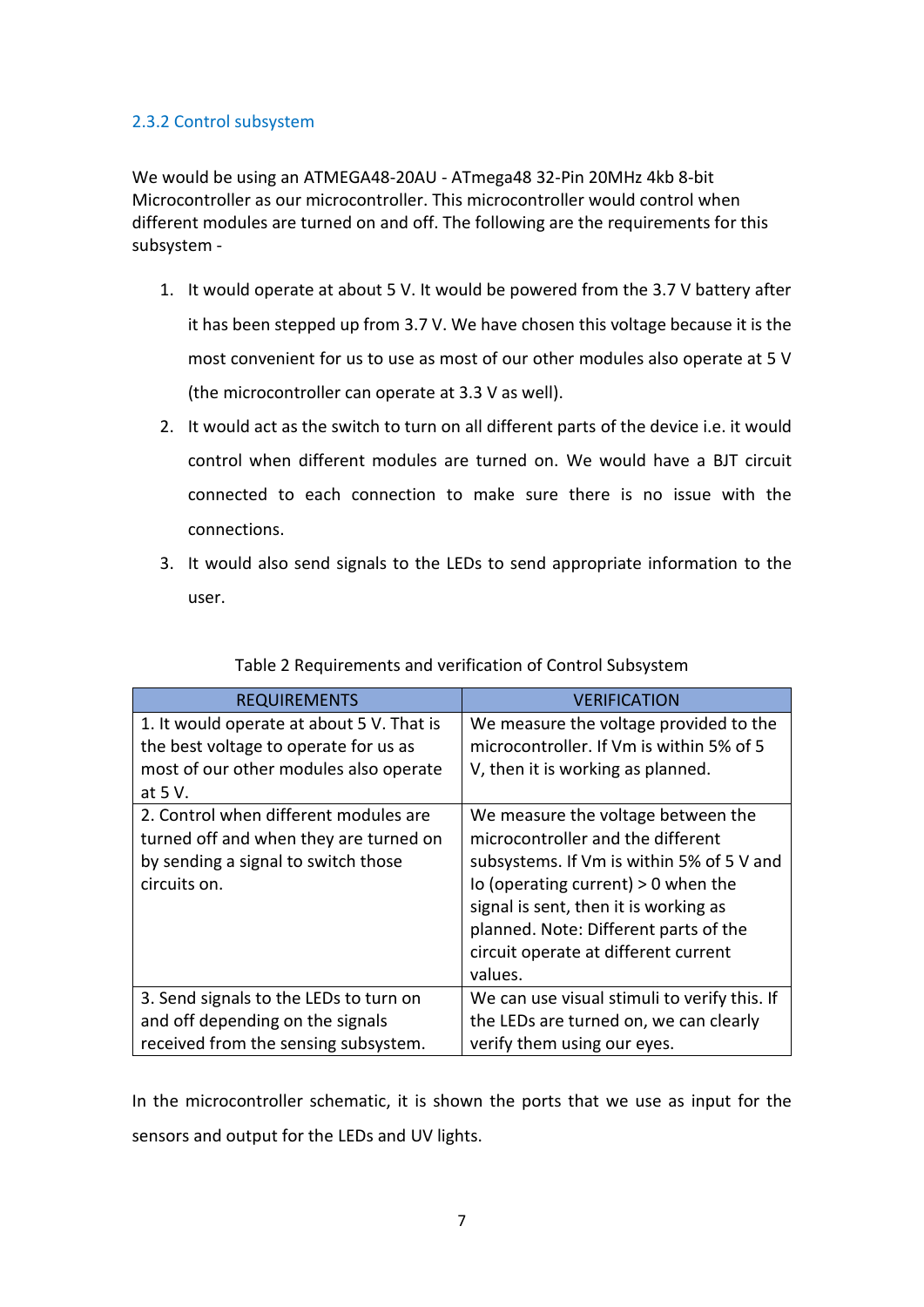

Figure 5. Control Subsystem Schematic

## 2.3.3 Sensing subsystem

The sensing subsystem consists of a water detector and a water flow sensor whose operation is explained below.

The water detector would detect if the tank on the top has water in it and decide if the UV lights module should be turned on based on that. It would detect if the tank had water or not using a water detector. If there is no water present in the tank, it would send a signal to the microcontroller that there is no water present in the tank. The microcontroller would then turn on the UV light module.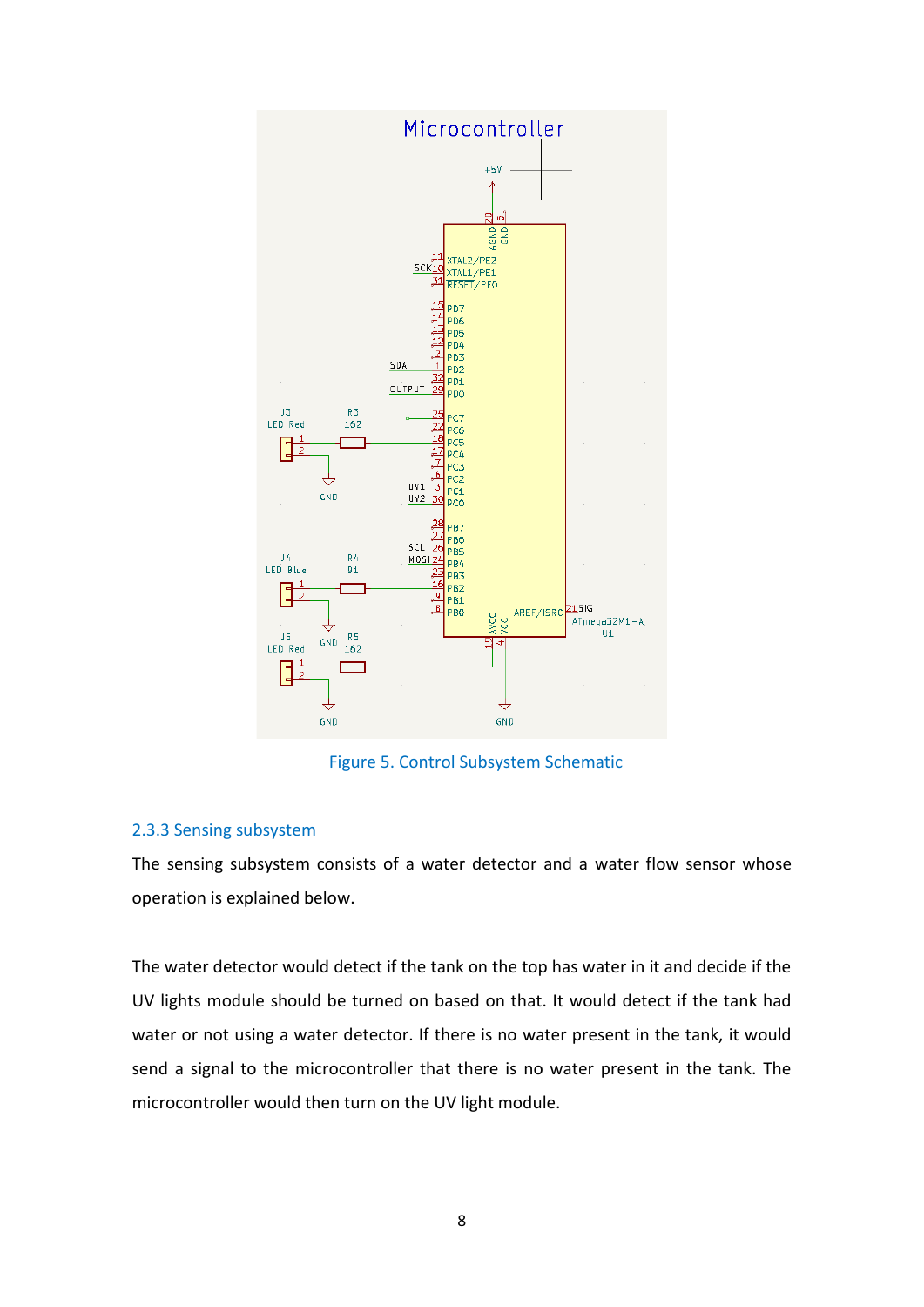The following are the requirements for this part of the subsystem -

- 1. This water sensor operates at 3.7 V. It would get power directly from the battery after being stepped-up by the converter. This is the only voltage at which this sensor operates.
- 2. The microcontroller would control when the water detector is turned on. It would only be turned on during the time there is water in the first tank. It would stop as soon as the UV lights are turned on. This is done to conserve energy.

The water flow sensor would detect the flow rate of water coming from the end of the filter system. For the Carbon Filter, it would record the flow rate and the time of filtering, the total amount of water being filtered can be calculated using those two values. It is assumed that the percentage of heavy metal in normal lakes in Africa is close to that of American tap water, so when 150L (provided by the design datasheet) of water is filtered, the carbon filter should be changed. An LED would light up as an indicator.

For the Membrane Microfilter, this method cannot be used because the percentage of suspended particles in the lakes is much larger than the tap water, and it varies a lot based on how the water is collected and poured into the filter system. Moreover, the size of the holes on the membrane microfilter is fixed so the quality of water being filtered always stays the same even if the filter is clogged finally. Therefore, as avoiding waiting for too long for the filtering process is the most relevant reason a user should change the membrane filter, 50% drop of the water flow rate from the bottom of the filter system is set as the threshold value to indicate the need of changing the membrane filter. The flow rate is directly detected by the water flow sensor, so another LED would light up when the flow rate is 50% of the initial flow rate, as an indicator of changing the membrane filter.

The microcontroller would access the water flow levels and the time taken to filter and determine if the membrane filter is working properly or if we need a replacement of the two filters. If there is a need to change the filter, we would have two LEDs for each of the filters on the outside of the container that would light up. The following are the requirements for this part of the subsystem: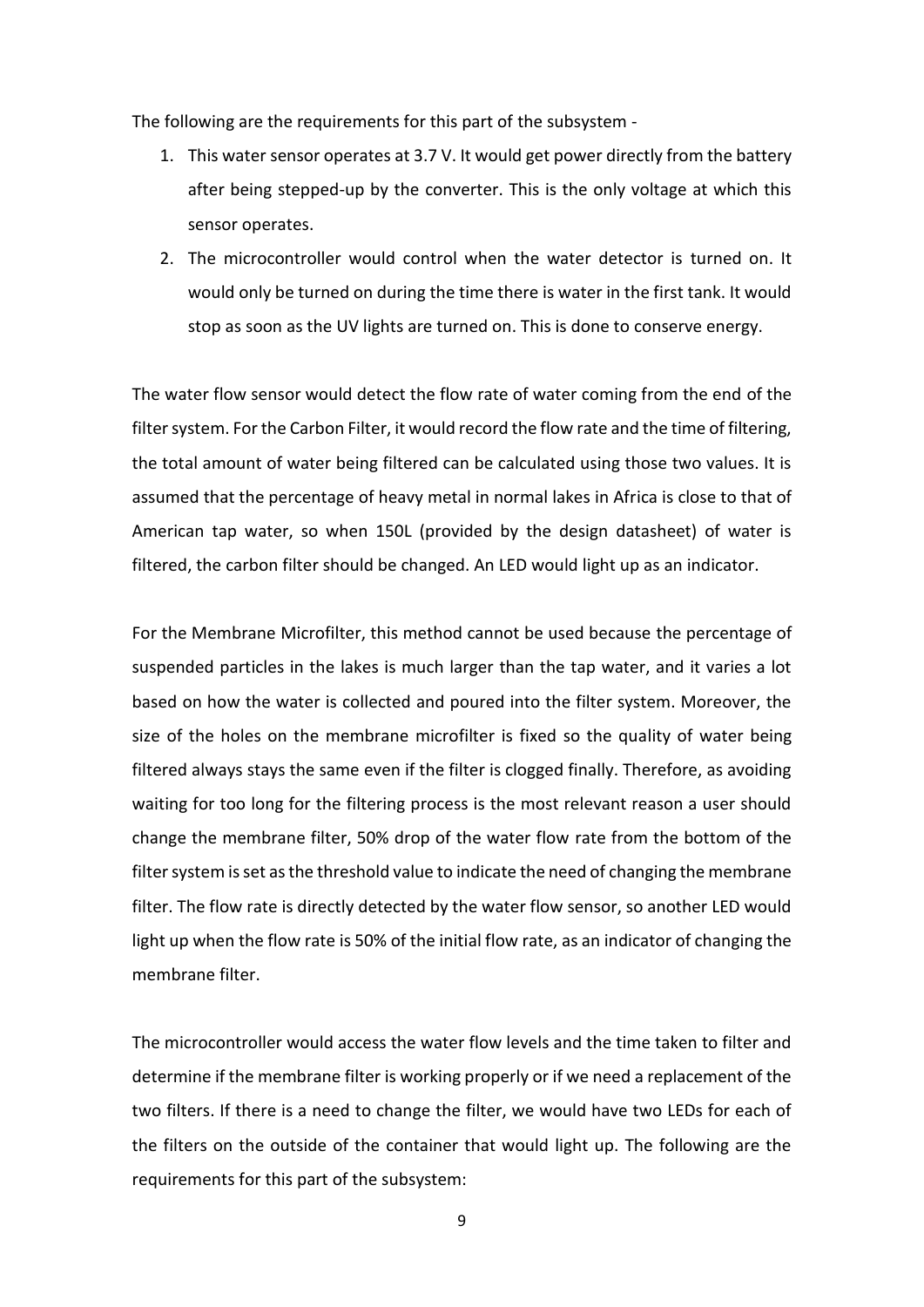- 1. The water flow sensor would operate at about 5 V (it can operate at a voltage range of 2.7 V - 5.5 V but 5 V would be ideal for our project).
- 2. This water flow sensor would be powered through a 3.7 V battery that has been stepped up to 5 V.
- 3. The water flow sensor would be connected to the microcontroller. It would receive the signals from the water flow sensor. If the water flow levels are too low (50% of initial flow rate), that means the filter needs to be changed. This is when it would send a signal to the led to light up and it would light up outside the device. It would also control when the water flow sensor is turned on. It would only be turned on during the time there is water in the first tank. It would stop as soon as the UV lights are turned on. This is done to conserve energy.

| <b>REQUIREMENTS</b>                       | <b>VERIFICATION</b>                          |
|-------------------------------------------|----------------------------------------------|
| 1. It should sense if there is water      | This can be verified by checking what        |
| present in the first water tank.          | signal the water sensor sends to the         |
|                                           | microcontroller. If the sensor sends a Is >  |
|                                           | 0 to the microcontroller, then there is      |
|                                           | water present in the first tank. If there is |
|                                           | no water present, $Is = 0$ . This can be     |
|                                           | verified using an ammeter in the circuit     |
|                                           | between the sensor and the                   |
|                                           | microcontroller.                             |
| 2. This water detector will operate at    | We measure the voltage provided to the       |
| 3.7 V as it is the only voltage it can    | sub-subsystem. If Vw is within 5% of 3.7     |
| operate. The water detector should        | V, then it is working as planned. Measure    |
| operate between 25-30 mA.                 | this subcircuit current using an ammeter     |
|                                           | to ensure it is within 25-30 mA.             |
| 3. It should sense the different flow     | We can access the different flow rates of    |
| rates of the water from the first tank to | the water from the microcontroller and       |
| the second tank.                          | check them manually for the                  |
|                                           | microcontroller to see if the water flow     |
|                                           | rates are being measured or not.             |
| 4. The water flow sub-subsystem           | If the water flow levels are too low (50%    |
| should sense if the water membrane        | of initial flow rate), that means the filter |
| microfilter needs to be changed.          | needs to be changed. This data would be      |
|                                           | collected by the microcontroller. It         |
|                                           | would send a signal to the led to light up   |
|                                           | and it would light up outside the device.    |
|                                           | Continued on next page                       |

Table 3 Requirements and verification of sensing subsystem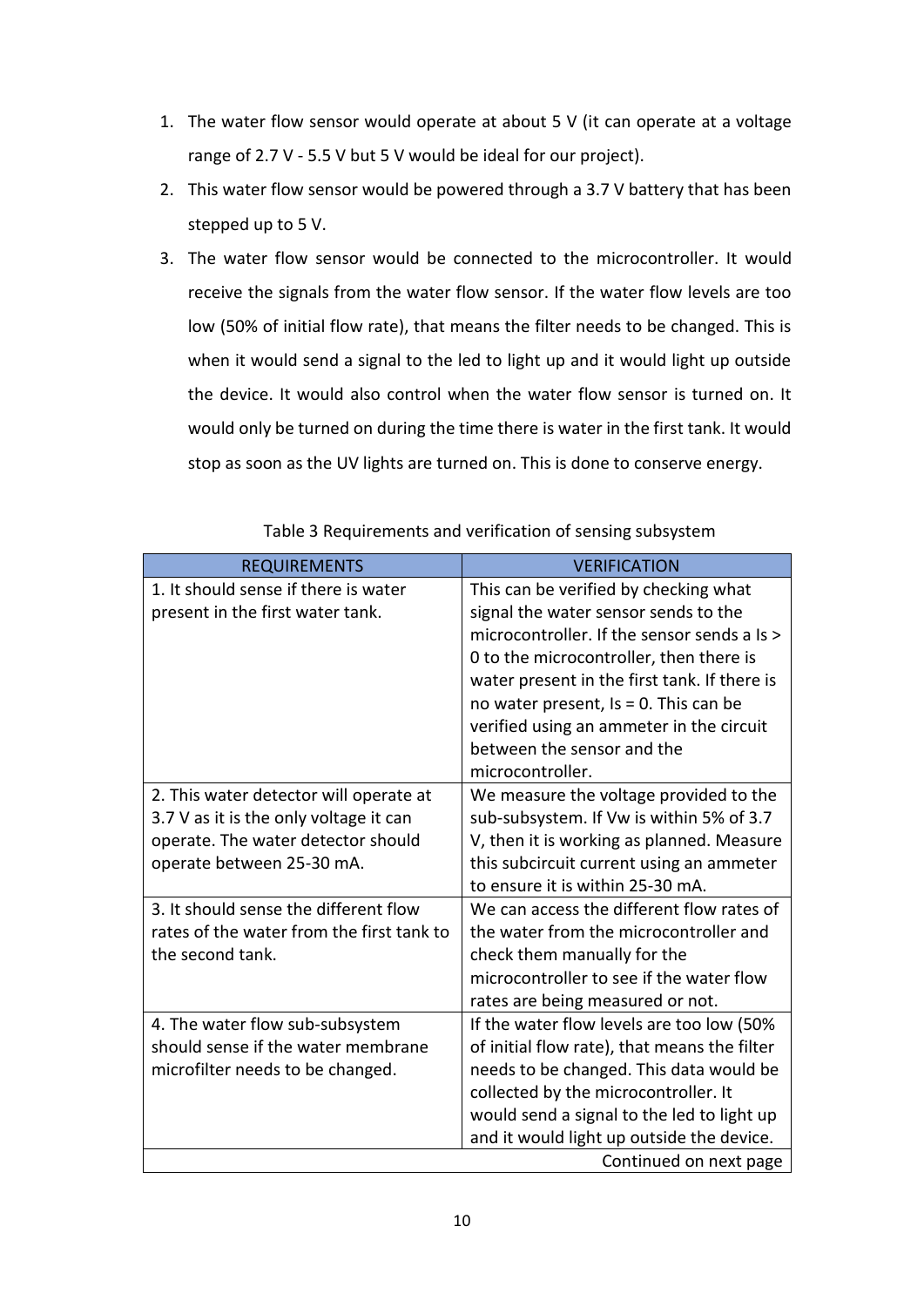# Table 4 Continued from previous page

| 5. The water flow sub-subsystem should<br>sense if the carbon filter needs to be<br>changed. | If the filter has filtered 150L of water, the<br>carbon filter should be changed. This<br>information would be measured and<br>stored by our microcontroller. When this<br>threshold has been reached, it would<br>send a signal to the led to light up outside<br>the device. |
|----------------------------------------------------------------------------------------------|--------------------------------------------------------------------------------------------------------------------------------------------------------------------------------------------------------------------------------------------------------------------------------|
| 6. This water flow sensor will operate at 5<br>V as it is the best voltage for our system.   | We measure the voltage provided to the<br>sub-subsystem. If Vf is within 5% of 5 V,<br>then it is working as planned.                                                                                                                                                          |

The schematic shows the connections of the two sensors used in the project.



Figure 5. Control Subsystem Schematic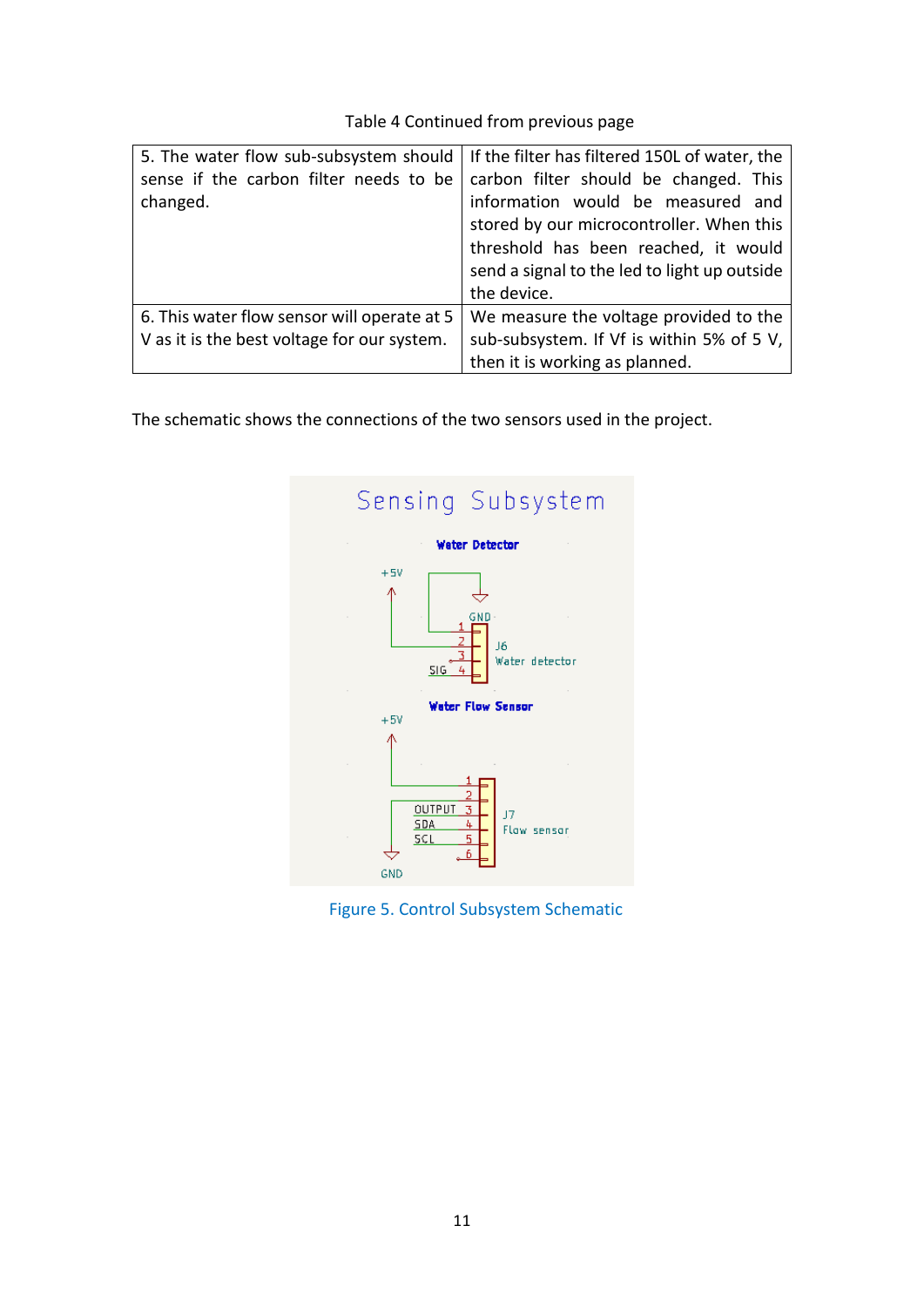#### 2.3.4 User interface subsystem

We would have four LEDs on the outside that would constitute the user interface. It would tell the user information about what kind of process is going on inside the device and when it is safe for him/her to take out the water from the device.

During the process, first, the purple LED will turn on indicating to the user that the UV light is on. Once it turns off, the water is ready to drink and the yellow light will turn on. The Red LED should light up when the carbon water filter is worn out.

Finally, the blue LED will light up indicating to the user that the microfilter is very worn out and that it is time to replace it as it may start filtering worse until it eventually does not filter at all.

| <b>REQUIREMENTS</b>        | <b>VERIFICATION</b>                                         |  |  |
|----------------------------|-------------------------------------------------------------|--|--|
| 1. The Purple LED should   | The LED should light up when the signal from the            |  |  |
| light up when the water is | microcontroller is sent to it. We can verify this during    |  |  |
| undergoing UV light        | UV light treatment by measuring the voltage between         |  |  |
| treatment.                 | the microcontroller and UV light using a voltmeter. If it   |  |  |
|                            | is positive and the LED light is turned on, that means      |  |  |
|                            | our LED is working properly.                                |  |  |
| 2. The Red LED should      | The LED should light up when the signal from the            |  |  |
| light up when the water    | microcontroller is sent to it. We can verify this by        |  |  |
| filter is worn out.        | replacing the filter with a worn-out filter and checking    |  |  |
|                            | if the LED light is turned on. If it is turned on, that     |  |  |
|                            | means our LED is working properly.                          |  |  |
| 3. The Blue LED should     | The LED should light up when the signal from the            |  |  |
| light up when the          | microcontroller is sent to it. We can verify this by        |  |  |
| membrane microfilter       | replacing the filter with a worn-out microfilter and        |  |  |
| should be replaced.        | checking if the LED light is turned on. If it is turned on, |  |  |
|                            | that means our LED is working properly.                     |  |  |
| 4. The Yellow LED should   | The LED should light up when the signal from the            |  |  |
| light up when the water is | microcontroller is sent to it. We can verify this after UV  |  |  |
| filtered correctly.        | light treatment by measuring the voltage between the        |  |  |
|                            | microcontroller and the light using a voltmeter. If it is   |  |  |
|                            | positive and the LED light is turned on, that means our     |  |  |
|                            | LED is working properly.                                    |  |  |

Table 5 Requirements and verifications of User Interface Subsystem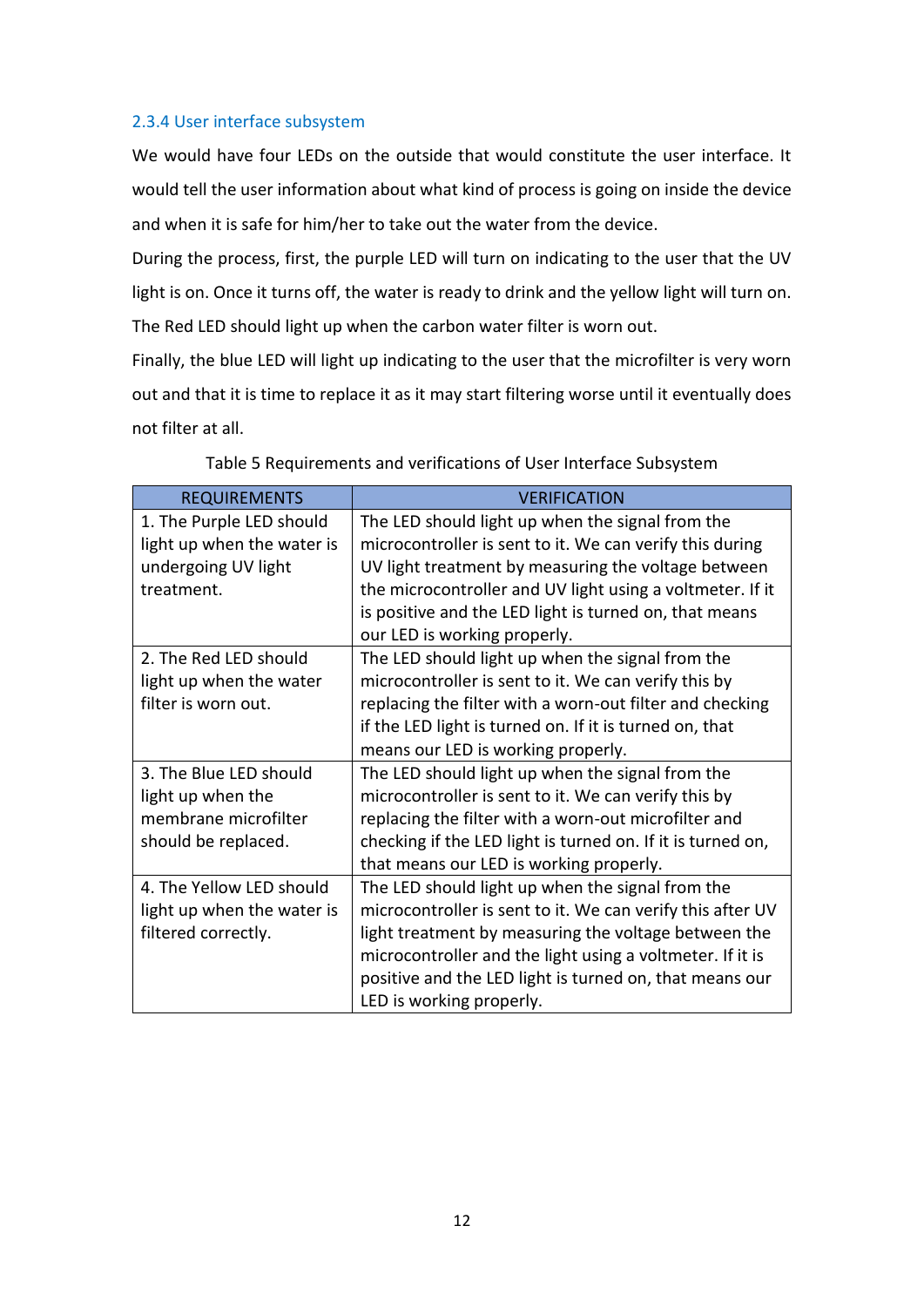## 2.2.5 Disinfecting subsystem

To perfectly purify and clean the water, we will be using a LifeStraw water filter and a UV light.

The LifeStraw water filter will start filtering the water as soon as the user puts the water into the first tank. This filter does not receive data or power from any other subsystem and that is why it is not drawn in the block diagram. But it is fundamental in the operation of the final product since it oversees removing mercury, copper, chlorine, cadmium, and zinc that may be dissolved in the water and are harmful to human health. The UV lights would get a signal from the microcontroller to turn on when the first tank has no water left and all of it has gone through the filter. We would be using a network of two UV lights. The UV lights would be turned on for about 10-12 seconds. After 10 seconds the UV light will turn off to save energy as any bacteria and viruses that may be contained in the water will have been eliminated and the water will be in good condition.

The following are the requirements for this subsystem -

- 1. The UV lights operate at 5V 7V each. Each of them produces light of the wavelength of the order of 278 nm. This is required because this wavelength of light is in the range of wavelengths of UVC lights and only these ranges of wavelengths can kill bacteria and viruses to make water suitable for drinking.
- 2. This module would be powered through a 3.7 V battery that has been step downed to 5 V.

| <b>REQUIREMENTS</b>                                                                | <b>VERIFICATION</b>                                                                                                                                                                                                                                                                                                                                                           |
|------------------------------------------------------------------------------------|-------------------------------------------------------------------------------------------------------------------------------------------------------------------------------------------------------------------------------------------------------------------------------------------------------------------------------------------------------------------------------|
| 1. The UV lights should be turned on for<br>about 10-15 s to kill the bacteria and | We can measure the time from when the UV<br>lights LED switches on and closes to verify this.                                                                                                                                                                                                                                                                                 |
| viruses.                                                                           |                                                                                                                                                                                                                                                                                                                                                                               |
| 2. The UV lights operate at 5V each. This<br>is the best option for our design.    | We measure the voltage provided to the<br>subsystem. If V is within 5% of 5 V, then it is<br>working as planned.                                                                                                                                                                                                                                                              |
| 3. The UV lights should kill the bacteria<br>present in the water.                 | We will do this by collecting a water sample and<br>measuring the bacterial content and the turbidity<br>content of that sample in a university lab. Then<br>we will use the same source for another water<br>sample but this time we will filter it using our<br>device. We will then measure the bacterial<br>content and the turbidity content of that sample<br>in a lab. |

Table 6 Requirements and verification of Function Subsystem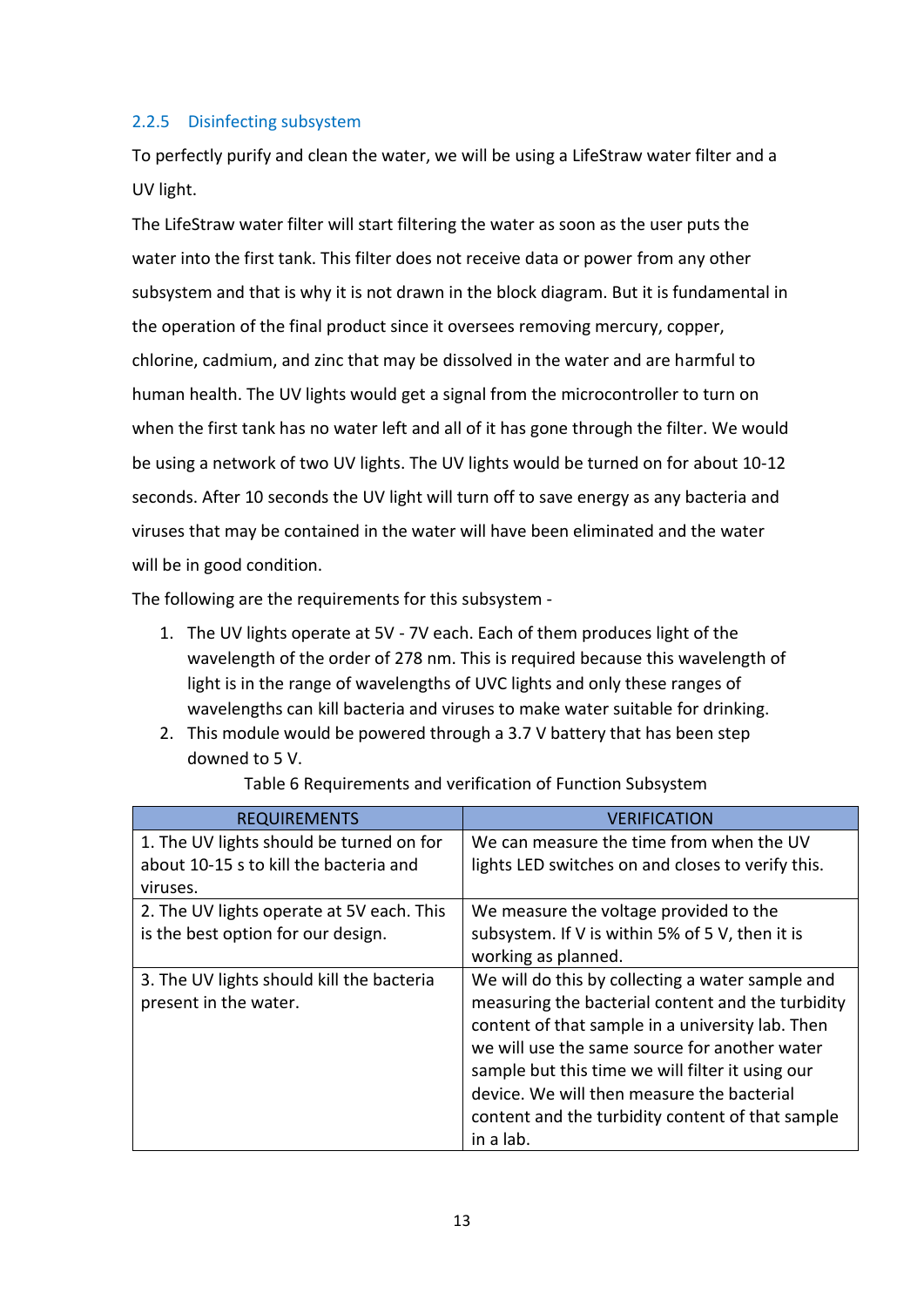#### **2.4 Tolerance Analysis**

The tolerances of our system are mostly about the function of the two filters, which are used for removing suspended particles and heavy metals. It needs to be shown to the user that this device is not designed for facing extreme cases. For example, users should not use this device to filter the water coming out of the wastewater treatment plants, as our carbon filter core is designed for normal tap water. People should try to find the clearest water source they can reach when using our filter system. The activated carbon + ion exchange filter lasts 40 gallons (2 months). We will be using 40 gallons as the threshold point to remind the users to change the carbon filter, as we assume the percentage of heavy metal in natural lake water should be close to American tap water.

The tolerance of changing the membrane microfilter is more about the user experience. With a normal tap water and new microfilter, the user needs to wait for 17 minutes for all the water in the first deposit to be filtered, which is already a long time. If the water source is muddier and the microfilter is already partially clogged, the waiting time would be even longer, eventually there would be no water coming out of the filter core system. The solution is that we attach a piece of sieve at the top of the upper deposit, which would provide the function of "pre-filtering" before the water goes into the filter core. The provided data "264 gallons" is not going to be used here because the percentage of suspended particles differs so much from tap water. The threshold water flow rate to change the membrane filter is 50% of the initial water flow for a new filter and normal tap water. If the users still think the rate of filtering is too low because the filter is being partially clogged, they can choose to change the filter earlier.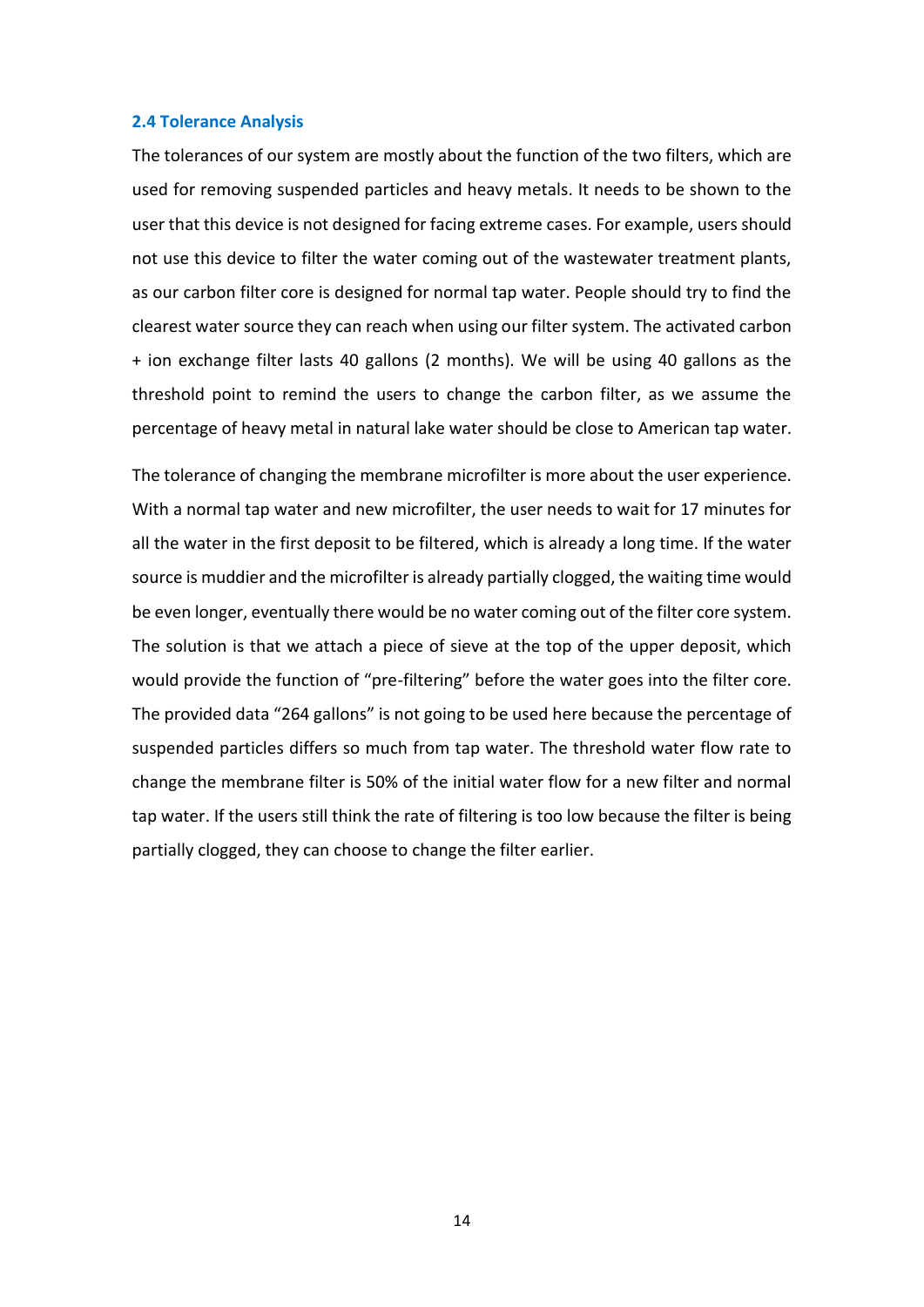# **3 Cost and Schedule**

#### **3.1 Cost Analysis**

To estimate the cost calculation, we differentiate between the labor hours spent in the project and the cost of the products and the machine shop.

## 3.1.1 Labor

Based on the average internship salary of the group members (\$40/hr) and estimating that we work 10 hours per person per week on the project throughout the ssemester. In addition, we add a 2.5 multiplier for all costs associated with scaling up the project to a company and the uses of university laboratories and instruments.

> $\mathit{Cost}_{labor} = \frac{\$}{Hour} * \mathit{Hour}/Week*weeks*members*multiplier =$  $= 40 * 10 * 15 * 3 * 2.5 = $45,000$

#### 3.1.2 Parts

Table 7 Cost of parts for the Solar Powered Portable Water Filter

| <b>PART</b>                        | <b>PARTS NAME</b>                                         | PRICE PER UNIT    | <b>QUANTITY</b> | <b>PRICE</b>      |
|------------------------------------|-----------------------------------------------------------|-------------------|-----------------|-------------------|
| Solar Panel                        | MLarge 6V 3.5W Solar<br>panel - 3.5 Watt                  | \$45              | 1               | \$45              |
| Solar Charge<br>Controller         | 1528-1400-ND                                              | \$14.95           | $\mathbf{1}$    | \$14.95           |
| Battery                            | Lithium-Ion Polymer<br>Battery - 3.7V<br>10050mAh (10 Ah) | \$29.95           | $\mathbf{1}$    | \$29.95           |
| <b>Boost Converter 7V</b>          | DCP020507                                                 | \$11.31           | $\mathbf{1}$    | \$11.31           |
| <b>Boost Converter 5V</b>          | <b>TPS613222ADBVR</b>                                     | \$0.61            | $\mathbf{1}$    | \$0.61            |
| <b>Water Flow Sensor</b>           | FS1025-2001-DL                                            | \$58.12           | $\mathbf{1}$    | \$58.12           |
| PHR-6                              | A06KR06KR26E305B                                          | $\frac{1}{51.72}$ | $\mathbf{1}$    | $\frac{1}{51.72}$ |
| 2 Pin headers male                 | B2B-ZR(LF)(SN)                                            | \$0.17            | $\overline{7}$  | \$1.19            |
| Rectangular<br>connectors          | 08CH-A-02-IDC                                             | \$0.51            | $\overline{7}$  | \$3.57            |
| Microcontroller                    | AT89LP828-20AU                                            | \$2.76            | $\mathbf{1}$    | \$2.76            |
| <b>Water Detector</b><br>Sensor    | 101020018                                                 | 53.2              | $\mathbf{1}$    | 53.2              |
| <b>LED Red</b>                     | WP71131ID                                                 | \$0.35            | $\mathbf{1}$    | \$0.35            |
| LED Blue                           | WP7113VBC/D                                               | \$0.55            | $\mathbf{1}$    | \$0.55            |
| Deposit and Filter                 | Lifestraw Home<br>Dispenser                               | \$59.95           | $\mathbf{1}$    | \$59.95           |
| <b>Full Replacement</b><br>Filter  | Lifestraw Home Full<br><b>Replacement Filter</b>          | \$24.95           | $\mathbf{1}$    | \$24.95           |
| Ion + Carbon Filter<br>replacement | Lifestraw Home<br><b>Replacement Filters</b>              | \$12.95           | $\mathbf{1}$    | \$12.95           |
| UV light                           | ELUC3535NUB-<br>P7085Q15070100-S22Q                       | \$7.08            | $\overline{2}$  | \$14.16           |
| Coffe filter as pre-<br>filter     | 10-12 permanent Coffe<br>filter                           | \$8.99            | $\mathbf{1}$    | \$8.99            |
|                                    |                                                           |                   | <b>Total</b>    | \$394.28          |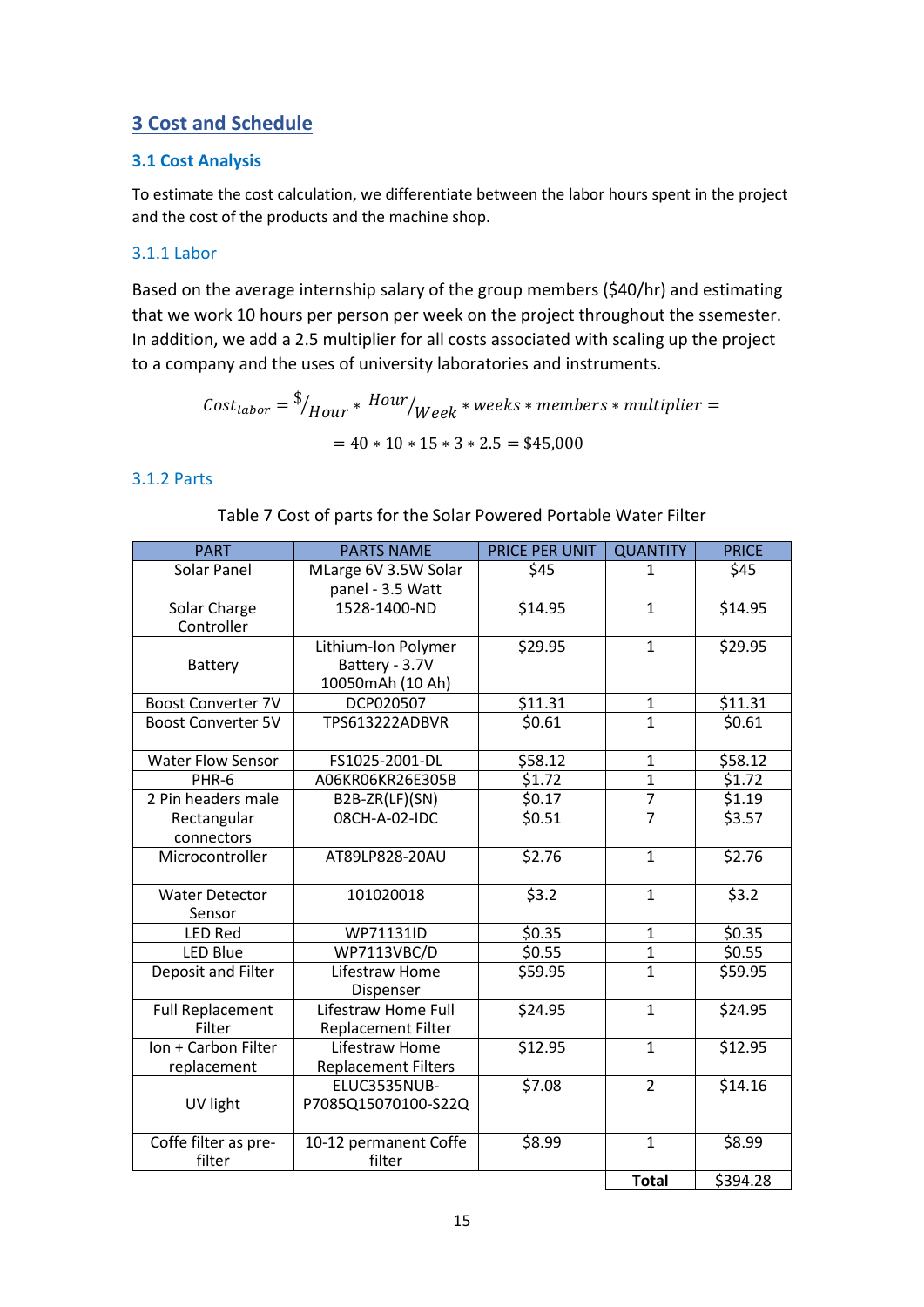## 3.1.3 Machine Shop Cost

Estimated cost of the machine shop to create a compartment to adhere to the tank to place our components and coat the project with a UV light filter to prevent damage to the user.

| <b>PARTS</b>  | <b>PRICE</b> |
|---------------|--------------|
| Container     | \$100        |
| UV Light film | \$28         |
| Labor         | \$400        |
| Total         | 528          |

Table 8 Other costs for the Solar Powered Portable Water Filter

## 3.1.4 Sum of Costs

$$
= Costlabor = Costparts = Costothers = 45,000 + 294.28 + 528 = $45,822.28
$$

#### **3.2 Schedule**

| <b>WEEK</b>             | AARNAV BHARGAVA          | <b>ALBERTO MARTINEZ</b>  | <b>ZIHAO ZHOU</b>        |
|-------------------------|--------------------------|--------------------------|--------------------------|
| 02/21                   | -Complete Design         | -Complete Design         | -Complete Design         |
|                         | Document                 | Document                 | Document                 |
|                         | -Order first             | -Finish PCB first design | -Finish PCB first Design |
|                         | components               |                          |                          |
|                         | -Finish PCB first design |                          |                          |
| 02/28                   | -Complete Design         | -Complete Design         | -Complete Design         |
|                         | Review                   | Review                   | Review                   |
|                         | --Get PCB approved       | -Get PCB approved        | -Star testing some       |
|                         |                          | -Start testing some      | components               |
|                         |                          | components               |                          |
| 03/07                   | -Order the PCB           | -Order the PCB           | -Order the PCB           |
|                         | -Teamwork evaluation     | -Teamwork evaluation     | -Teamwork evaluation     |
| - Talk with the machine |                          | - Make a CAD design of   | -Talk with the machine   |
|                         | shop                     | our product              | shop                     |
| 03/14                   | <b>Spring Break</b>      | <b>Spring Break</b>      | <b>Spring Break</b>      |
| 03/21                   | -Start programming the   | -Complete PCB Board      | -Complete PCB Board      |
|                         | microcontroller          | assembly with            | soldering and mounting   |
|                         | -Help to complete the    | soldering and mounting   | - Look for possible      |
|                         | PCB Board assembly       | -Help program the        | problems assembling      |
|                         |                          | microcontroller          | parts and order new      |
|                         |                          |                          | ones.                    |
|                         |                          |                          | Continued on next page   |

Table 9 Distribution of the Tasks during the week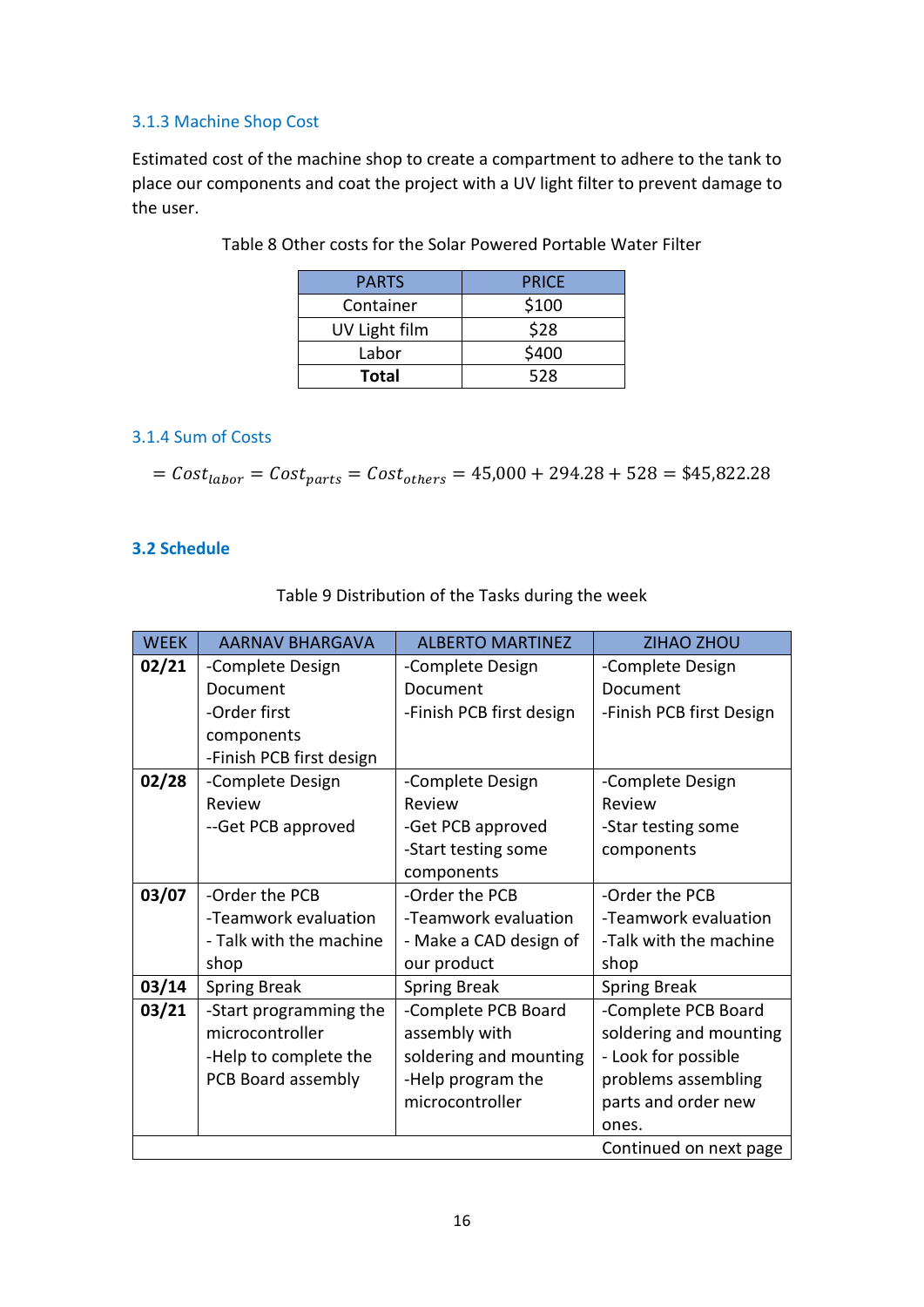| 03/28<br>-Write Individual |                          | -Write Individual        | -Write individual        |
|----------------------------|--------------------------|--------------------------|--------------------------|
|                            | Progress reports         | Progress reports         | Progress reports         |
|                            | -Finish programming      | -Test hardware systems   | -Test hardware systems   |
|                            | the microcontroller and  | and fix possible         | and fix possible         |
|                            | debug it                 | problems                 | problems                 |
|                            |                          | -Help to finish the      |                          |
|                            |                          | software                 |                          |
| 04/04                      | -Implement software      | -Perform full system     | -Perform full system     |
|                            | code                     | testing with software    | testing with software    |
|                            | -Perform full system     | -Fix major               | -Fix major hardware      |
|                            | testing with software    | communications           | problems                 |
|                            | -Fix major software      | between software and     |                          |
|                            | problems                 | hardware problems        |                          |
| 04/11                      | -Test and debug the full | -Test and debug the full | -Test and debug the full |
|                            | system                   | system                   | system                   |
|                            | -Mock Demo without       | -Mock Demo without       | -Mock Demo without       |
|                            | <b>TA</b>                | <b>TA</b>                | <b>TA</b>                |
|                            |                          | -Final assembly          |                          |
| 04/18                      | -Mock Demo               | -Mock Demo               | -Mock Demo               |
|                            | - Implement TA pieces    | - Implement TA pieces    | - Implement TA pieces    |
|                            | of advice and prepare    | of advice and prepare    | of advice and prepare    |
|                            | the demonstration to     | the demonstration to     | the demonstration to     |
|                            | the professor            | the professor            | the professor            |
|                            | -Start writing the final | -Start writing the final | -Start writing the final |
|                            | paper                    | paper                    | paper                    |
| 04/25                      | -Demonstration to        | -Demonstration to        | -Demonstration to        |
|                            | professor                | professor                | professor                |
|                            | -Send final paper to be  | -Send final paper to be  | -Send final paper to be  |
|                            | corrected                | corrected                | corrected                |
|                            | -Elaborate on the        | -Elaborate on the        | -Elaborate on the        |
|                            | presentation             | presentation             | presentation             |
| 05/02                      | -Deliver the final       | -Deliver the final       | -Deliver the final       |
|                            | presentation             | presentation             | presentation             |
|                            | -Submit final paper      | -Submit final paper      | -Submit final paper      |

# Table 10 Continued from the previous page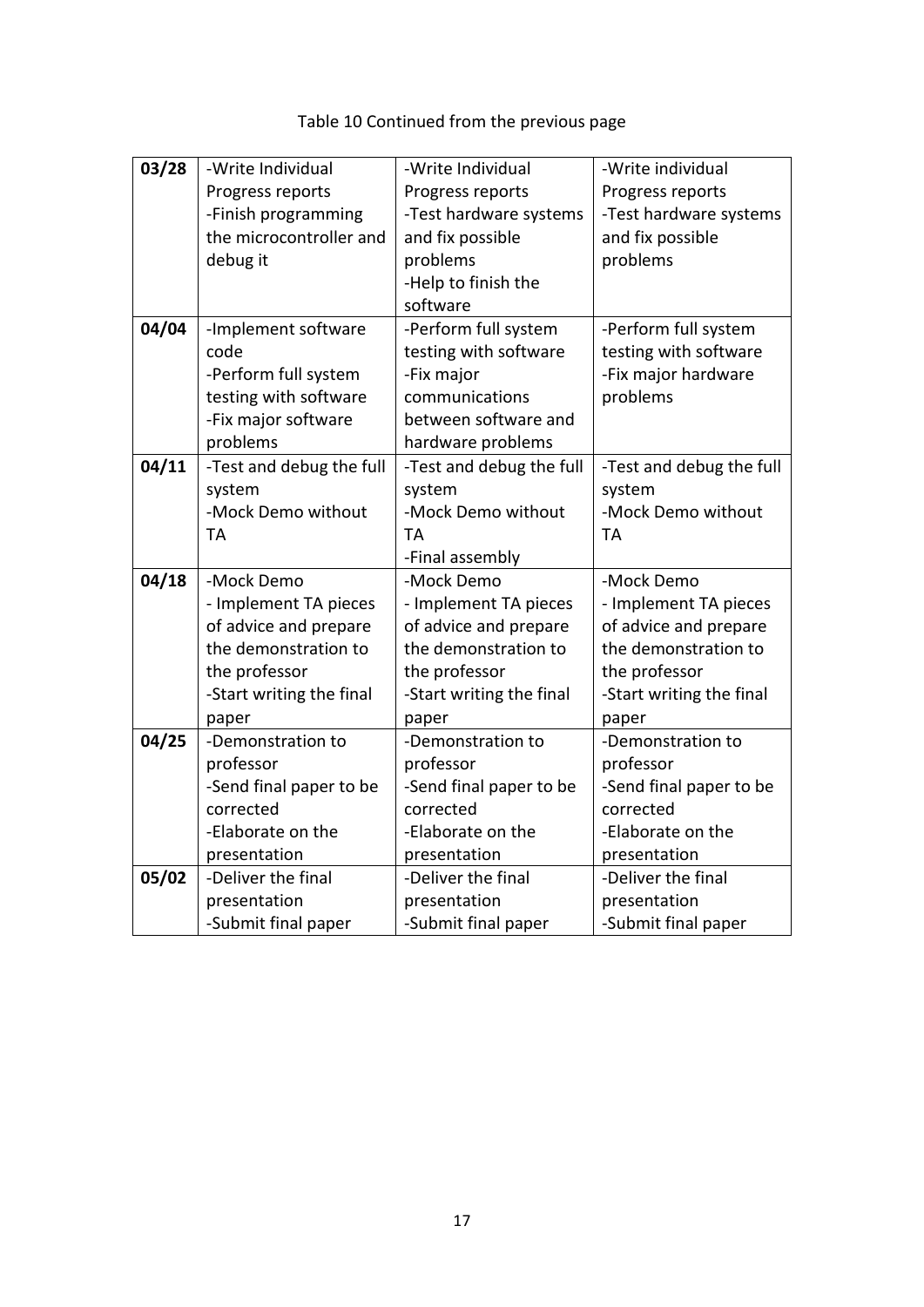#### **4 Discussion of Ethics and Safety**

#### 4.1 Ethical requirements

- 1. We pledge that we would not entertain any kind of plagiarism while making this project and adhere to any copyrights that we encounter while making this device. If we do use other resources, we will cite them properly and give credit to anyone who has a hand in making our device. Hence, we comply with parts of sections 7.8.I-1, 7.8.I-3, 7.8.I-4, and 7.5.I-5 of the IEEE Code of Ethics[2].
- 2. Our project does not breach any ethical guidelines and strives to help people get access to clean drinking water. We aim to help every person who cannot access clean drinking water due to any reason purify their drinking water using our device. Hence, we comply with section 7.8.II-7 of the IEEE Code of Ethics[2].
- 3. We pledge that we will accept any kind of feedback and criticism that would help us improve our device and make it safer for its users. This is because we understand that our device has the potential to impact many people. Hence, we comply with section 7.8.II-5 of the IEEE Code of Ethics[2].
- 4. We pledge that we would treat all persons involved in this project with respect, entertain no kind of harassment, and avoid injuring others by adhering to strict codes of safety. Hence, we comply with parts of sections 7.8.I-7, 7.8.I-8, and 7.5.I-9 of the IEEE Code of Ethics [2].
- 5. We also pledge that we would follow all labs rules and regulations while using the lab and will make sure that we do not damage any equipment in the lab.

#### 4.2 Safety requirements

While no federal regulations exist for residential water treatment filters and purification systems, we plan to adhere to a strict code of safety conduct as our device does have the potential to harm humans.

1. We pledge that we would prioritize the safety of all people working in the project as well as the safety of the user. Our project uses UVC lights to disinfect the water. These lights are harmful to our skin as well as our eyes. Hence, they are a hazard to people's health. We will make sure we test our device and confirm that there is no leak of UVC lights outside using a UV light sensor.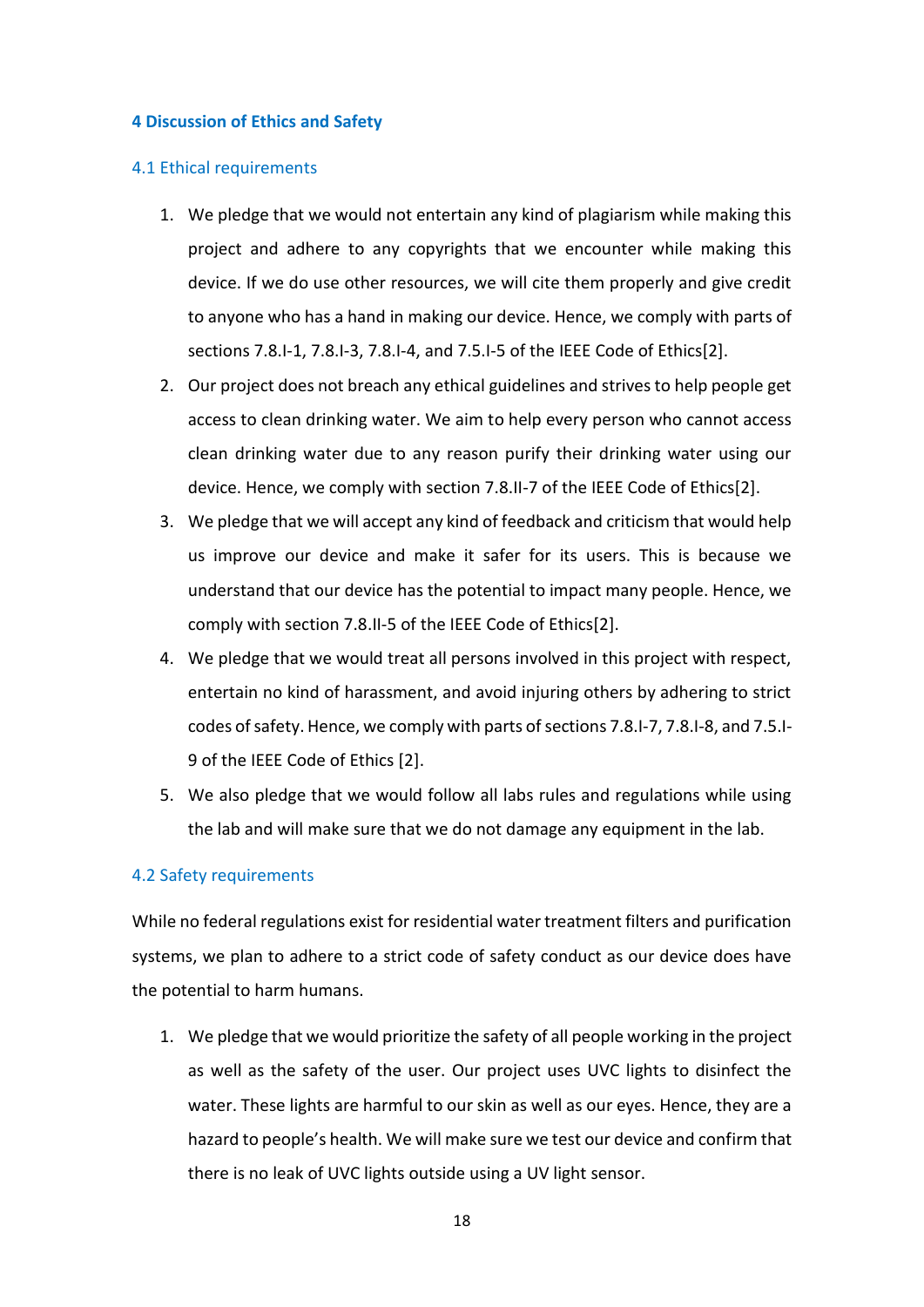- 2. We pledge that we would make sure that we do not harm any person present in the lab.
- 3. We pledge that we will always be honest about the efficiency of our device and the extent to which it can purify water as safe drinking water is one of the most important things in the world as we believe that wrong information about devices that specialize in water purification can harm a lot of people.
- 4. We also pledge that we will make sure our product is safe for use by other people before we try to demonstrate it working to other people.

These guidelines apply to each of our team members as individuals as well as our project, and we aim to abide by and hold each other accountable to these guidelines as specified by 7.8.III-10[2].

#### **References**

- [1] World Health Organization. "Drinking-water.", June 2019 [Online], available: [https://www.who.int/news-room/fact-sheets/detail/drinking](https://www.who.int/news-room/fact-sheets/detail/drinking-water#:~:text=Contaminated%20water%20can%20transmit%20diseases,000%20diarrhoeal%20deaths%20each%20year)[water#:~:text=Contaminated%20water%20can%20transmit%20diseases,000%2](https://www.who.int/news-room/fact-sheets/detail/drinking-water#:~:text=Contaminated%20water%20can%20transmit%20diseases,000%20diarrhoeal%20deaths%20each%20year) [0diarrhoeal%20deaths%20each%20year](https://www.who.int/news-room/fact-sheets/detail/drinking-water#:~:text=Contaminated%20water%20can%20transmit%20diseases,000%20diarrhoeal%20deaths%20each%20year)
- [2] IEEE Board of Directors. "IEEE Code of Ethics." IEEE Code of Policies, Section 7 Professional Activities (Part A - IEEE Policies), June 2020. [Online]. Available: [https://www.ieee.org/about/corporate/governance/p7-8.html.](https://www.ieee.org/about/corporate/governance/p7-8.html) [Accessed Sep. 16, 2021].
- [3] Large 6V 3.5W Solar panel 3.5 Watt Datasheet. [Online]. Available: [https://github.com/VoltaicEngineering/Solar-Panel-](https://github.com/VoltaicEngineering/Solar-Panel-Drawings/blob/master/Voltaic%20Systems%203.5W%206V%20113x210mm%20DRAWING%20CURRENT%202017%207%2020.pdf)[Drawings/blob/master/Voltaic%20Systems%203.5W%206V%20113x210mm%2](https://github.com/VoltaicEngineering/Solar-Panel-Drawings/blob/master/Voltaic%20Systems%203.5W%206V%20113x210mm%20DRAWING%20CURRENT%202017%207%2020.pdf) [0DRAWING%20CURRENT%202017%207%2020.pdf](https://github.com/VoltaicEngineering/Solar-Panel-Drawings/blob/master/Voltaic%20Systems%203.5W%206V%20113x210mm%20DRAWING%20CURRENT%202017%207%2020.pdf)
- [4] Low-Voltage Start-Up Synchronous Boost Regulator 5V Datasheet. [Online]. Available: [https://www.ti.com/lit/ds/symlink/tps61322.pdf?HQS=dis-dk-null](https://www.ti.com/lit/ds/symlink/tps61322.pdf?HQS=dis-dk-null-digikeymode-dsf-pf-null-wwe&ts=1646097491313)[digikeymode-dsf-pf-null-wwe&ts=1646097491313](https://www.ti.com/lit/ds/symlink/tps61322.pdf?HQS=dis-dk-null-digikeymode-dsf-pf-null-wwe&ts=1646097491313)
- [5] USB, DC & Solar Lipoly Charger Datasheet [Online]. Available: [https://cdn](https://cdn-learn.adafruit.com/downloads/pdf/usb-dc-and-solar-lipoly-charger.pdf)[learn.adafruit.com/downloads/pdf/usb-dc-and-solar-lipoly-charger.pdf](https://cdn-learn.adafruit.com/downloads/pdf/usb-dc-and-solar-lipoly-charger.pdf)